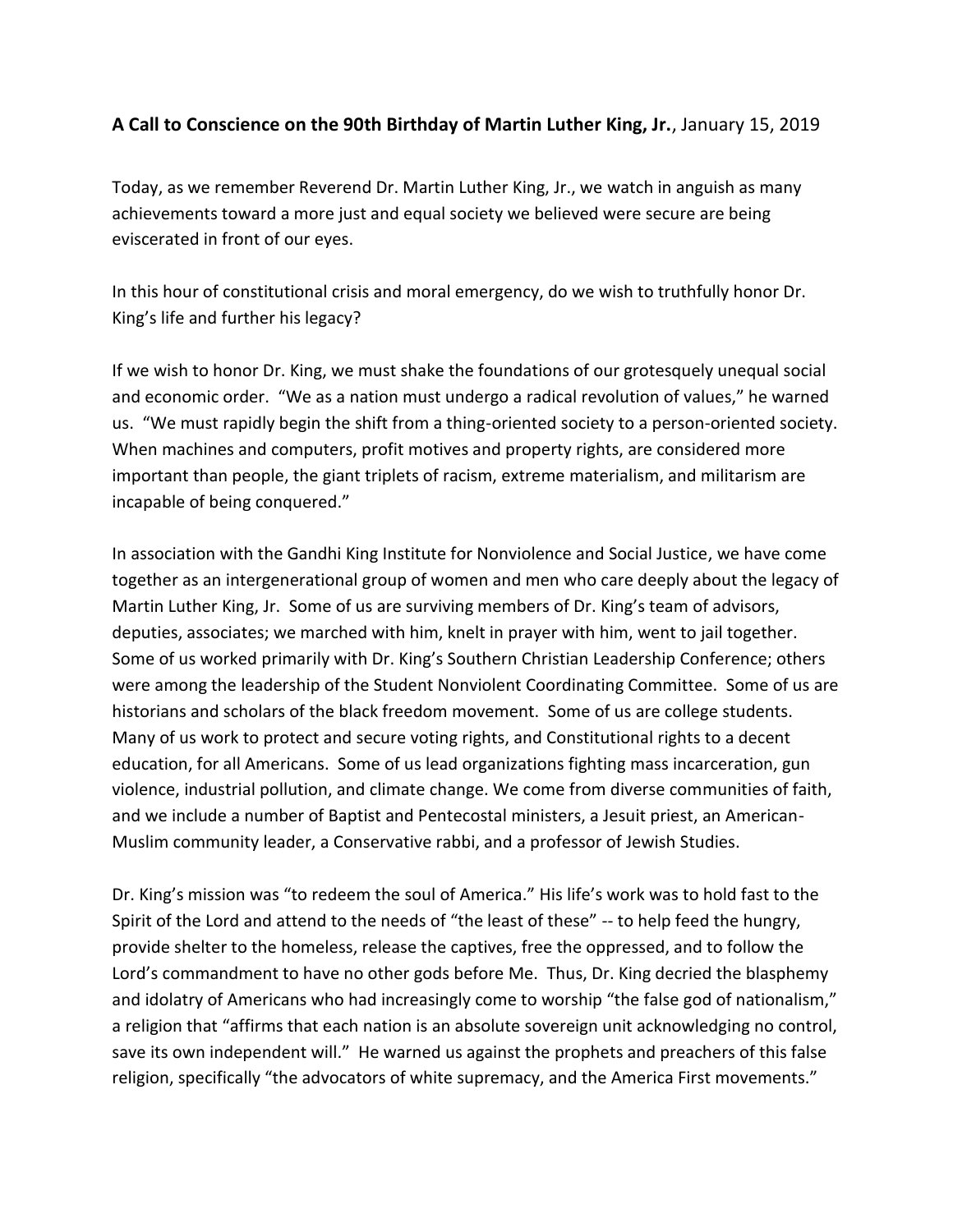To his Christian brothers and sisters, he declared: "One cannot worship this false god of nationalism and the God of Christianity at the same time. The two are incompatible…"

Today we face the gravest danger to democracy and rule of law since 1877, when federal troops withdrew from the former Confederate states, crushing the hopes of former slaves that Reconstruction would bring them equal rights as promised under the  $13^{th}$ ,  $14^{th}$  and  $15^{th}$ Amendments. We believe that the threat of civil unrest and violence is higher today than at any time since the riots and uprisings that followed Dr. King's assassination more than fifty years ago. If we do not pull our nation back from the brink, find ways to confirm our common humanity in all interactions and communications, and unite in the common struggle to defend the core principles of our democracy, we are at risk of moral, social and national collapse.

With a fierce dedication to nonviolent struggle, we affirm the bonds of friendship and fellowship across generations. We affirm our spiritual lineage with the American movements for civil rights, voting rights, housing rights and economic justice, and the global movements to achieve nuclear disarmament and to end the Vietnam War, in which Dr. King was a leading figure.

It is not possible to recreate the social justice and peace movements of the 1960s to which many of us were dedicated; nor would that be the right path even if we could. We must build a *new* moral fusion movement on a mass scale by joining together in a nonviolent army for justice and peace, through solidarity with hundreds of magnificent civil rights, human rights and peace organizations and hundreds of thousands of community leaders and grassroots activists across the country.

We dedicate ourselves to this struggle to realize the promise of American democracy on behalf of all of us who live here -- *We the People* -- documented and undocumented. And even this is not enough. We must cool a world on fire, and save the planet from destruction, on behalf of our children's children and their progeny into the future.

Nonviolence is the heart and soul of our movement because we are united in a struggle against violence in all of its forms. Racism, poverty and militarism in all of its forms are violence against the human body and the human spirit. We will not stop until we eradicate the systemic violence inflicted on our brothers and sisters, and all of us, by white supremacy, and the legacy of chattel slavery; mass incarceration and militarism at home and abroad; sexism and gender discrimination in all forms; poverty in America among children, their families and adults who are alone; hunger and homelessness in the cities and rural areas of America and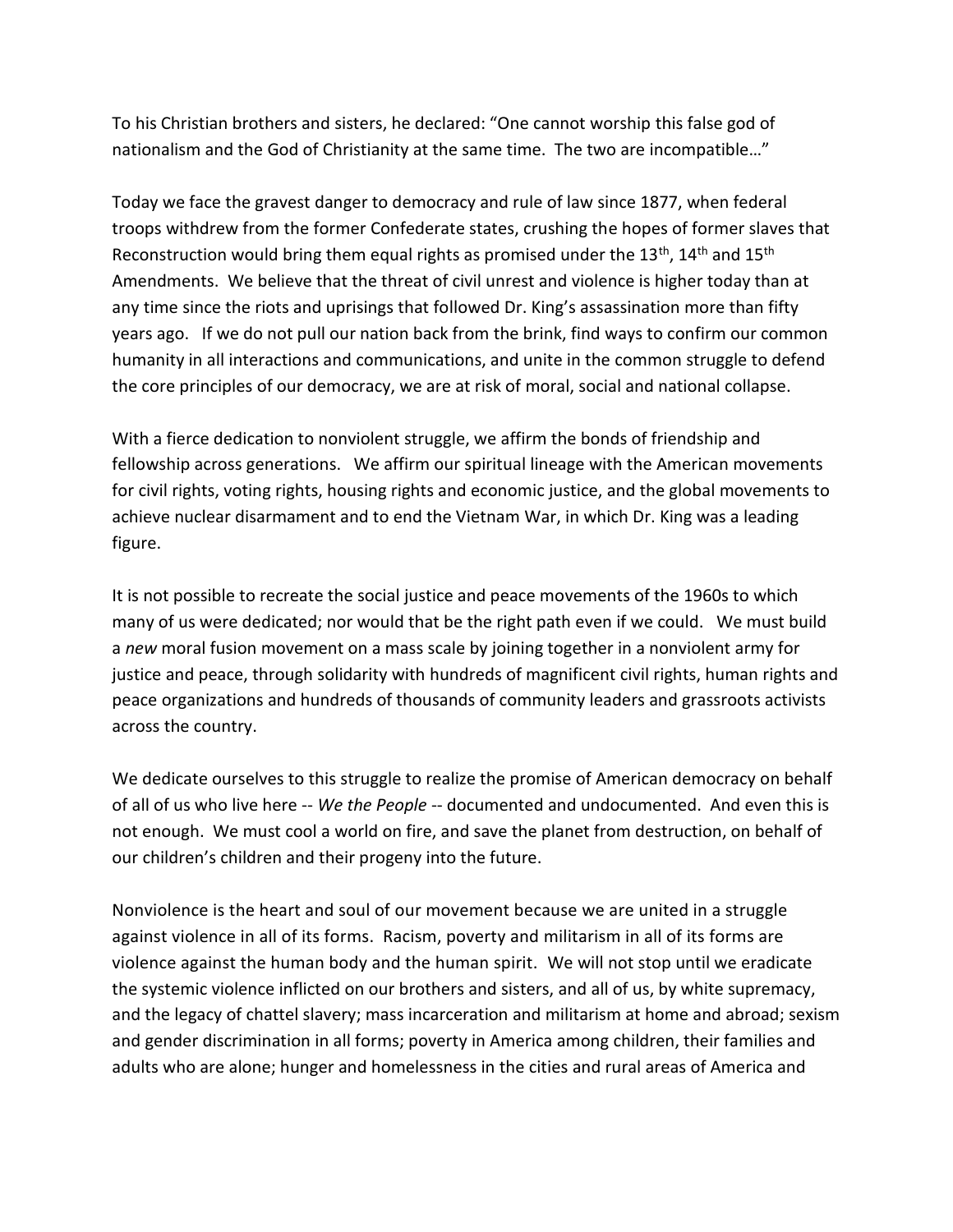throughout the world; the proliferation of guns and opioids into our communities; environmental degradation and the urgent threat of catastrophic climate change.

Are we still able to hear Dr. King's trumpet of conscience? Do we have the collective will to reset the course of our society to realize his vision of the Beloved Community?

We have a choice today, and it is the same choice Dr. King identified before his death: "The choice today is no longer between violence and nonviolence. It is either nonviolence or nonexistence." The existential choice before us has become more urgent today than at any time in our lives since our beloved friend and pastor was assassinated more than fifty years ago.

We cannot repair America and the world with hate, only with love.

## **List of signatories**

*Civil rights movement leaders and historians*

**Joan Baez**, activist and singer.

**Taylor Branch**, author of *Parting the Waters: America in the King Years, 1954-63.*

**Minnijean Brown-Trickey**, member of the Little Rock Nine and activist for minority rights.

**Clayborne Carson**, Founder and Director, Martin Luther King, Jr., Research Institute; Editor of the Martin Luther King, Jr. Papers, and Professor of History, Stanford University.

**Rev. Dr. Gerald L. Durley**, Chair, Board of Directors, Interfaith Power and Light; Pastor Emeritus Providence Missionary Baptist Church.

**Marian Wright Edelman**, Founder and President Emerita of the Children's Defense Fund.

**Peter B. Edelman**, Carmack Waterhouse Professor of Law and Public Policy and Faculty Director, Center on Poverty and Inequality, at Georgetown University Law Center.

**Reverend Jesse Louis Jackson, Sr**., Founder and President of the Rainbow PUSH Coalition.

**John "J.T." Johnson**, Project Director - Dr. Martin Luther King, Jr.'s Ground Crew.

**Clarence B. Jones**, President, Chief Executive Officer and Co-Founder, The Gandhi King Institute for Nonviolence and Social Justice, University of San Francisco.

**Rev. Dr. Bernard Lafayette**, National Board Chairman, Southern Christian Leadership Conference.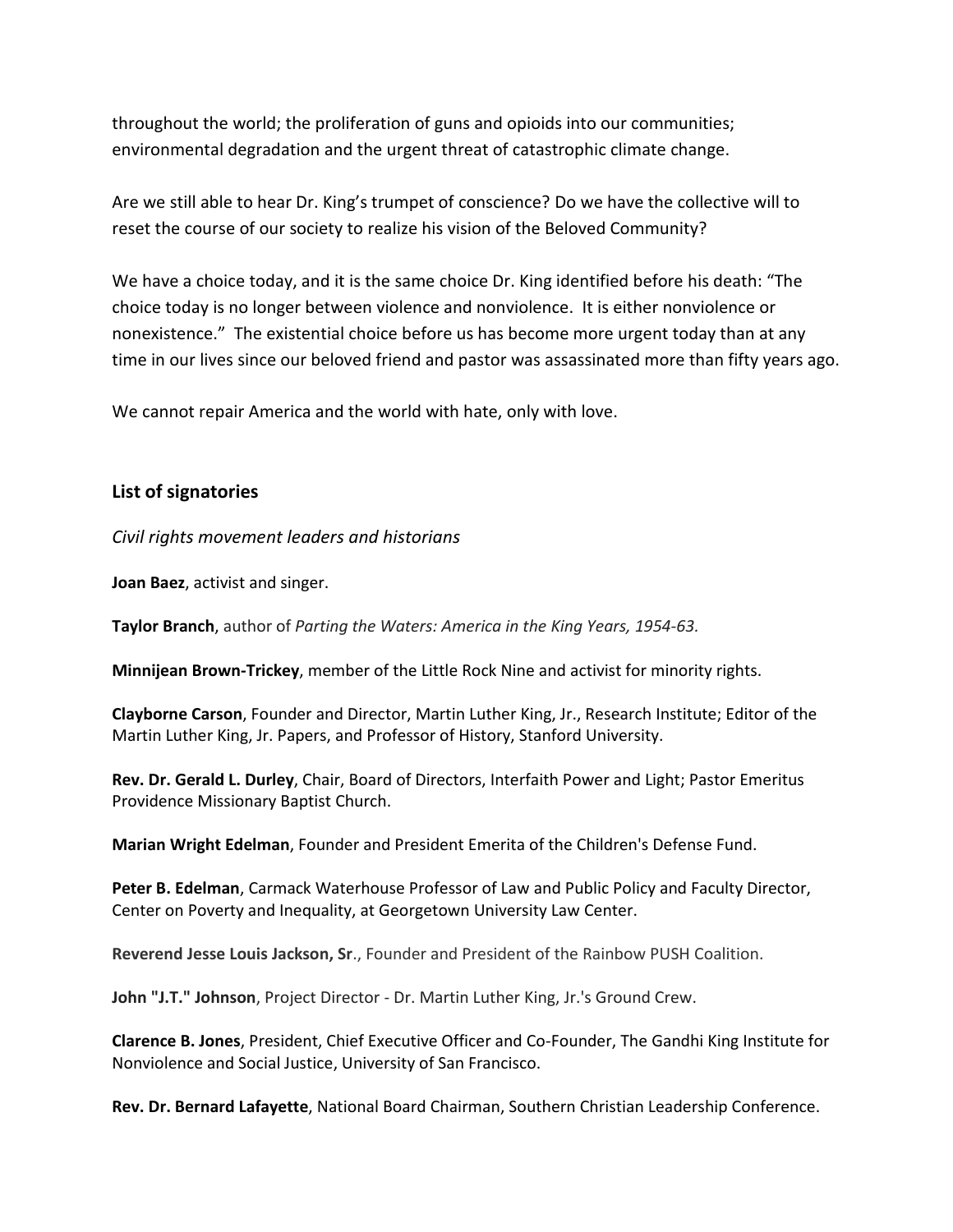**Janet Moses**, M.D.

**Robert (Bob) Moses**, President, The Algebra Project.

**Rev. Dr. C. T. Vivian**, President Emeritus, Southern Christian Leadership Conference and Recipient of the [Presidential Medal of Freedom.](https://en.wikipedia.org/wiki/Presidential_Medal_of_Freedom)

**Senator Harris Wofford**, Special Assistant to President John F. Kennedy for Civil Rights, participant in the 1965 [Selma to Montgomery march,](https://en.wikipedia.org/wiki/Selma_to_Montgomery_marches) and U.S. Senator from Pennsylvania.

**Ambassador Andrew Young, Jr.**, pastor, diplomat, U.S. Congressman, Mayor of Atlanta, Georgia, Executive Director, Southern Christian Leadership Conference, and Recipient of the [Presidential](https://en.wikipedia.org/wiki/Presidential_Medal_of_Freedom)  [Medal of Freedom.](https://en.wikipedia.org/wiki/Presidential_Medal_of_Freedom)

*Current social justice activists, clergy and scholars*

**Alyse Bertenthal**, Postdoctoral scholar.

**Daniel Blackman**, Humanitarian.

**May Boeve**, Executive Director, 350.org.

**Eva Borgwardt**, President, J Street U National Student Board and Stanford University student.

**Rabbi Sharon Brous**, Senior/ Founding Rabbi of IKAR.

**LaTosha Brown**, Co-Founder, Black Voters Matter Fund.

**Natalia Cardona**, Justice and Equity Manager, 350.org.

**Rev. Paul Fitzgerald**, President, University of San Francisco.

**David Goodman**, Civil Engineer, President of the Andrew Goodman Foundation.

**Jonathan D. Greenberg**, Executive Director and Co-Founder, The Gandhi King Institute for Nonviolence and Social Justice, University of San Francisco.

**Usjid Umar Hameed**, Public Affairs Coordinator for the Council on American-Islamic Relations Columbus, Ohio; Puffin Democracy Fellow, The Andrew Goodman Foundation.

**Lindsay Harper**, Executive Director, Georgia WAND Education Fund, Inc.

**Susannah Heschel**, Eli Black Professor of Jewish Studies, Dartmouth College.